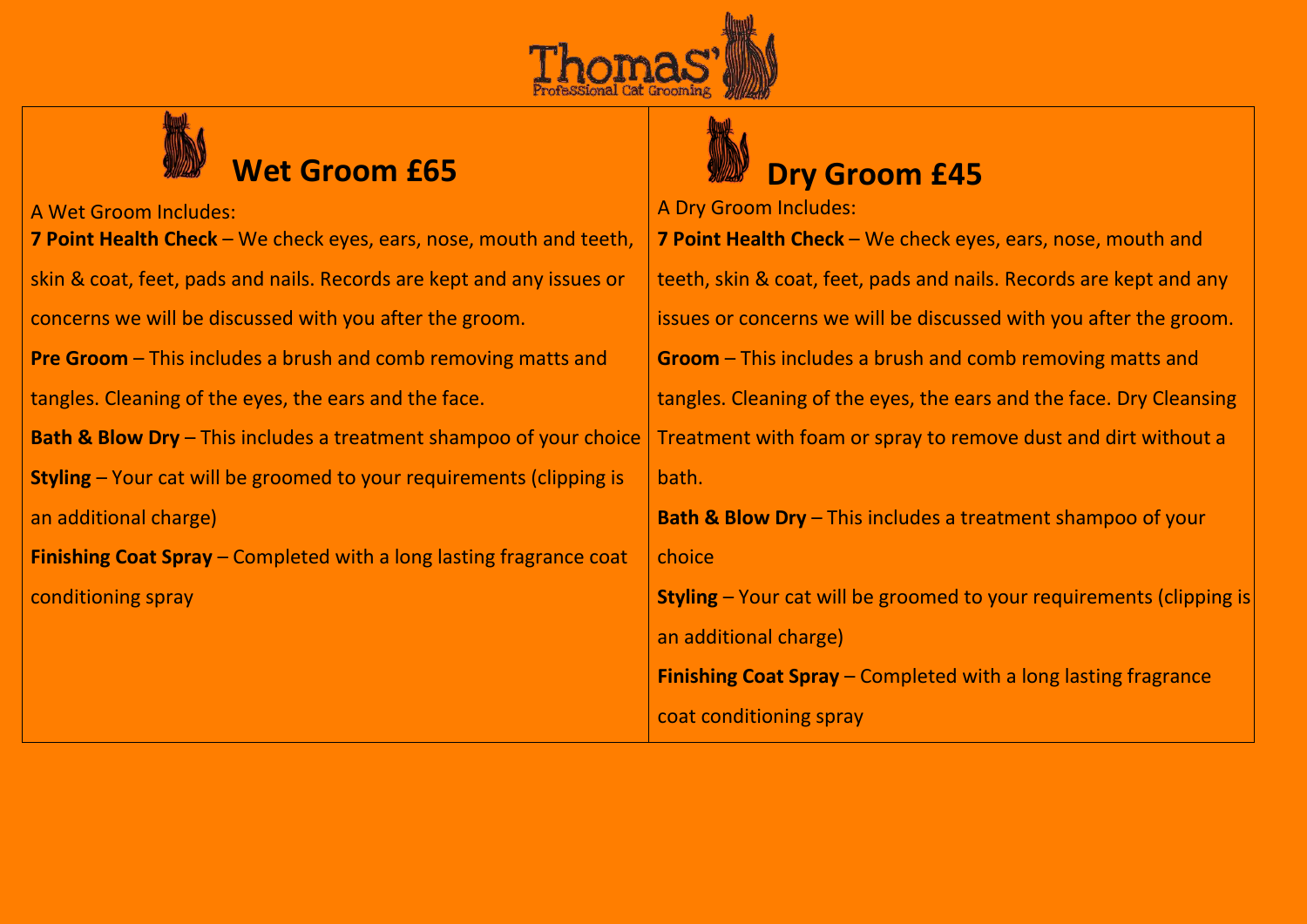

### **Price List and Services**

**We offer treatments as well as grooms. If your cat requires a touch up or a specific requirement, please give us a call to discuss. We offer the following treatments:**

| <b>Treatment</b>           | Price                                               | <b>Details</b>                                                                                                                                                                                                                                                       |
|----------------------------|-----------------------------------------------------|----------------------------------------------------------------------------------------------------------------------------------------------------------------------------------------------------------------------------------------------------------------------|
| Cat Nail Trim              | £18                                                 | Trim and tidy long nails                                                                                                                                                                                                                                             |
| <b>Parasite Removal</b>    | £25                                                 | This includes a bath with Ridasect<br>shampoo and tick removal if<br>required                                                                                                                                                                                        |
| <b>Lion Cut</b>            | £20                                                 | If you would like your cat to be clipped we offer the<br><b>lion Cut Clip</b>                                                                                                                                                                                        |
| <b>Teddy Bear Cut</b>      | £20                                                 | If you would like your cat to be clipped we offer the<br><b>Teddy Bear Cut Clip</b>                                                                                                                                                                                  |
| <b>Kitten Intro</b>        | £10 a session (This<br>does not include a<br>groom) | For kittens, grooming is a new experience and<br>takes a few steps to get used to. Attending<br>a few times to get the feel, sounds and<br>smells of the parlour before carrying out<br>full groom. Please speak to us for more<br>details                           |
| <b>Specialist Shampoos</b> | £4.50 each<br>In addition to groom<br>or treatment  | We offer a wide range of specialist<br>shampoos to suit all coats and skin types.<br>Whether you are wanting a sparking copper<br>coat or a brilliant white coat or<br>something soothing for an irritated skin<br>and many more, we can enhance your cat's<br>coat. |

**Please be aware that our prices are <sup>a</sup> guide and may change depending on coat condition and your cat's requirement**